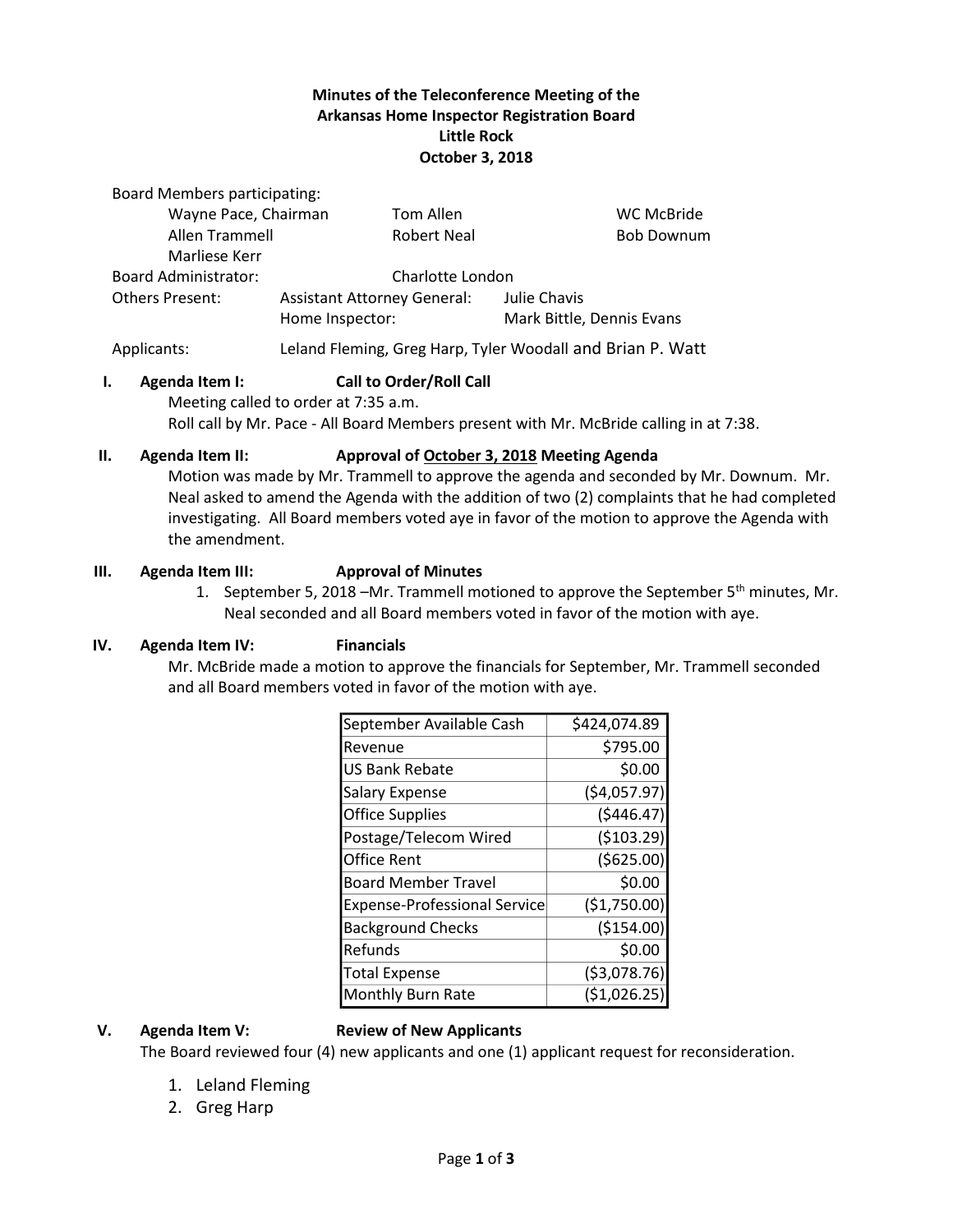- 3. David Russell
- 4. Matthew Tyler Woodall
- 5. Brian Watt Reconsideration

Applicant #1 -Mr. Trammell made a motion to approve Mr. Fleming; Mr. Allen seconded and asked about the certificate holder being listed by the initials of the Board instead of spelling out the entire name. Mr. Pace asked Ms. London if this was okay and she replied that it was fine to list the Board by the initials. All Board members then voted aye in favor of the motion to approve Mr. Fleming.

Applicants #2, 3 and 4 –Mr. Trammell made a motion to approve Mr. Harp, Mr. Russell and Mr. Woodall. Mr. Neal seconded and all Board members voted aye in favor of the motion to approve the applicants.

Applicant #5 -Mr. Neal made a motion to table Mr. Watt's application until Ms. Chavis calls into the teleconference. Mr. Allen seconded and all Board members voted in favor of the motion with aye. After Ms. Chavis called in, Mr. Neal made a motion to approve Mr. Watt's application with further discussion and Mr. Trammell seconded. Mr. Neal asked about the restitution that Mr. Watt has to pay even though there was a not guilty plea. Ms. Chavis asked Mr. Watt what would happen if he violated the terms of his probation. Mr. Watt said that the term of his probation would be extended from five (5) years to ten (10) years. Mr. Neal said that the Board does have a clause in its rules pertaining to the moral character of home inspectors. Mr. Allen told Mr. Watt that he would be entering an industry where he would be pressured from all angles. Ms. Chavis asked Mr. Watt what he has done to rehabilitate himself since the embezzlement charge against him. She asked him if he had sought counseling. Mr. Watt talked about how he had taught school for several years before the incident happened. He said he is willing to do whatever it takes to prove to the Board that he is trying to make things right. Mr. McBride asked Ms. Chavis if it could possibly backfire on the Board if Mr. Watt missed one of his restitution payments. Ms. Chavis said no. Mr. Allen asked Mr. Watt if he had any other income since getting started in the home inspector business is not easy. Mr. Watt said that he had sold his home and his family has been helping him. Mr. Neal asked Mr. Watt about his teaching license being revoked and Mr. Watt explained that his license was revoked by the state of Arkansas several months after it had expired. Board members then voted on the motion to approve Mr. Watt and all Board members voted to deny approval with nay.

# **VI. Agenda Item VI New Business**

- 1. Mr. Evans asked the Board about the requirements for educational offerings and Mr. Neal referred him to Sections 305.C and 700 of the Board's Rules and Procedures. Mr. Evans said that Mr. Neal's name had come up to teach a course on the Standards of Practice. Mr. McBride asked if a current Board member would qualify to teach a course on the Standards of Practice. Ms. Chavis said that she would have look into it since the Board member would likely be compensated. Mr. Neal said that he would teach the course without any compensation.
- 2. Apprenticeship Program Mr. McBride asked if the legislature would have to approve the apprenticeship program before it is put into place. Ms. Chavis said she would research the issue, but the Board would have to comply with the current education requirements. Mr. Neal mentioned that a statute allows up to 90 hours of pre-registration training while the Board requires only 80 hours. That would leave 10 hours that could be applied to training in the apprenticeship program.
- 3. Mr. Allen asked Board members if it would be okay to release Report Review information to AAREI. Mr. Neal said that there was a general consensus among Board members to release the information and the request would not require a vote. The Board also agreed to provide the information to any education provider who requests it and not just AAREI.